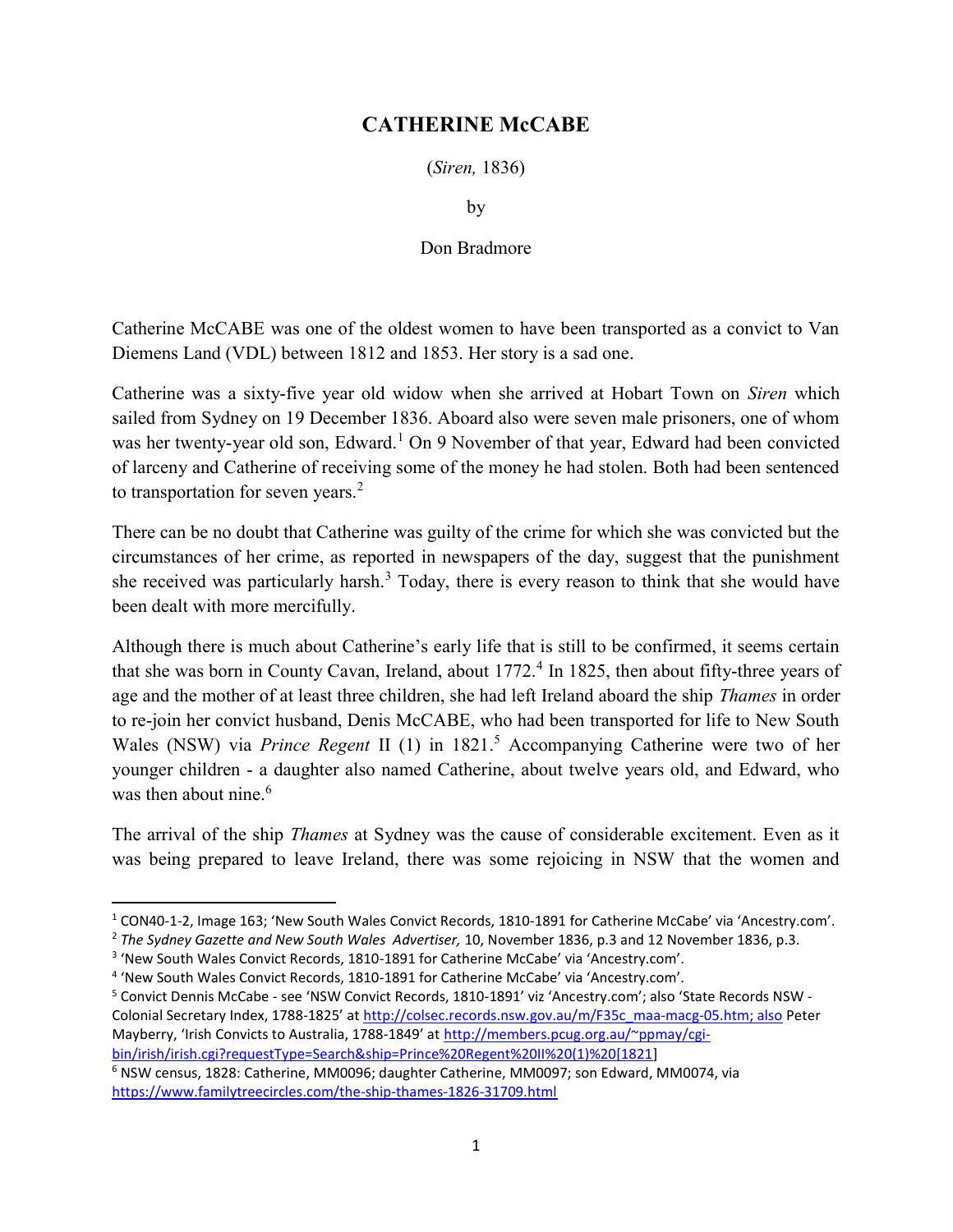children it was to bring would help in a small way to redress the imbalance of genders which presently existed in that colony. The Sydney Gazette and New South Wales Advertiser reported the imminent departure of the vessel in this way:

The Thames … [is] on the eve of leaving Ireland with the wives and families of prisoners who are already in this Country. This is not only an excellent, but a most humane stroke of policy in the Parent Government, for which they are entitled to our liveliest thanks. If the same system [can] only be followed up with those prisoners exiled from England, the measure will be complete - if not, only half done.<sup>7</sup>

And upon arrival, the same paper informed readers that:

Yesterday arrived the ship Thames, Captain Robert Frazer, with stores for Government. She sailed from Cork the 14th November; from Teneriffe 29th November; and from Pernambuco 11th January last. By this conveyance are forwarded 37 women, the wives of free men and prisoners, who bring along with them 107 children. We are sorry to say that 3 women and 13 children died on the passage.<sup>8</sup>

A week later, there was another report:

The women and children landed from the Thames on Saturday last, and were conducted to the Old Orphan School, where they continued until called for by their several relatives and friends. The women, generally, looked hearty enough. As for the boys and girls, they were perfect models of the Hibernian race; they seemed quite at home on their way up George-street, and were as dignified in their step as any emigrant.<sup>9</sup>

It is unlikely that Catherine was re-united with her husband immediately. Convict records show that, in November 1823, Denis McCabe was assigned to a Mr. J. THERRY and might not have been able to join his wife and children when they first arrived. However, census records of NSW show that husband and wife were together in their home in Clarence Street, Sydney, in 1828. Their daughter, Catherine, now fifteen, was with them also. Their son, Edward, now thirteen and an apprentice, was living – possibly at the home of his employer - in nearby Castlereagh Street.<sup>10</sup>

<sup>&</sup>lt;sup>7</sup> The Sydney Gazette and New South Wales Advertiser, 22 February 1826, p.2.

<sup>8</sup> The Sydney Gazette and New South Wales Advertiser, 12 April 1826, p.2.

<sup>&</sup>lt;sup>9</sup> The Sydney Gazette and New South Wales Advertiser, 19 April 1826, p.3.

<sup>10</sup> NSW census 1828, via 'Ancestry.com'.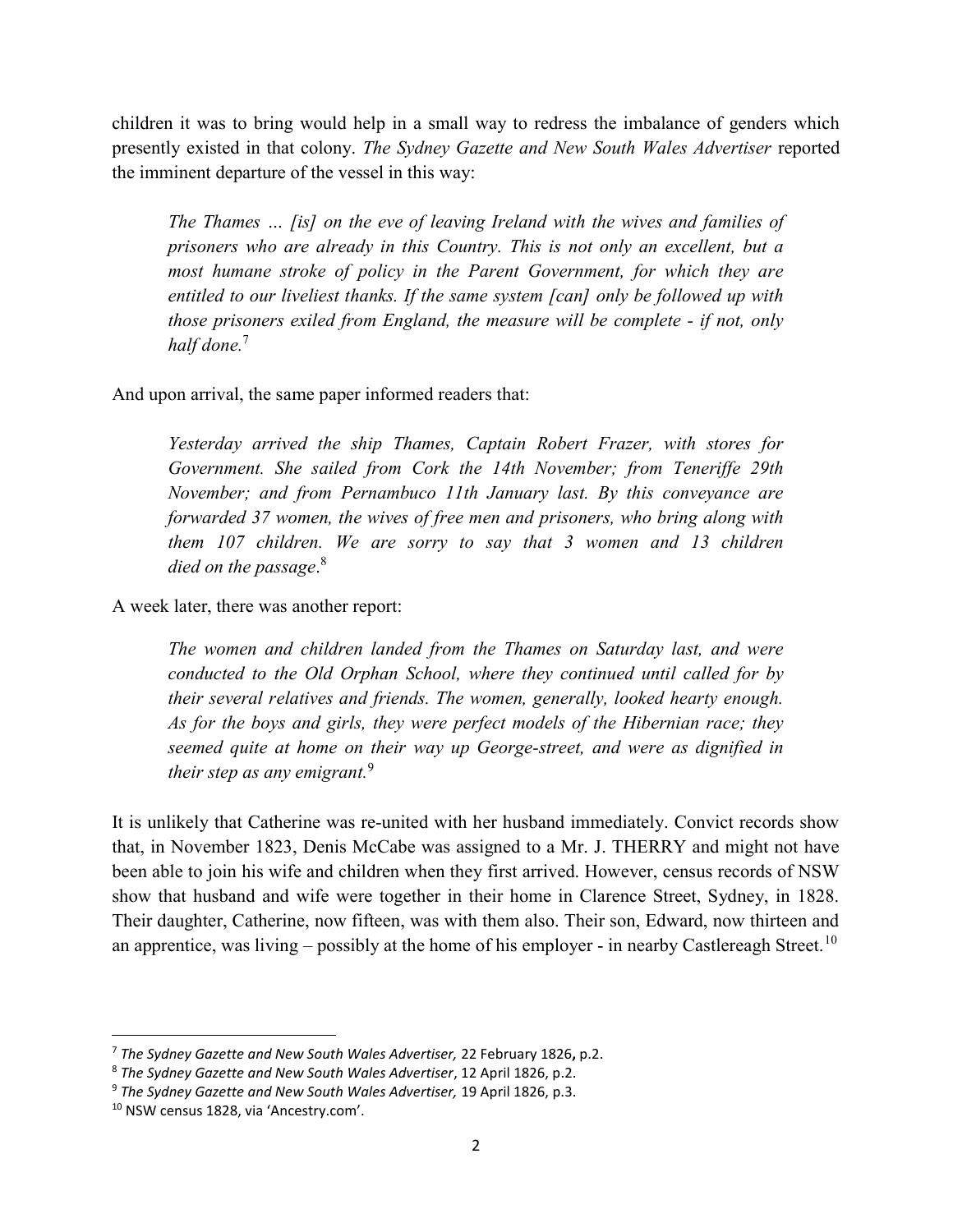Sadly, their time together as a family was to be relatively short-lived. At some time during the next few years, Denis McCabe, whose age is shown as sixty in the 1828 census, passed away.

Catherine was a widow when her trouble with the law started in 1836.<sup>11</sup>

In September of that year, Catherine's son, Edward, then about twenty years of age, was arrested for his part in the breaking and entering of the dwelling house of Mr. Archibald BLAIR at Blackwattle Swamp and the theft of about  $\text{\pounds}400$ .<sup>12</sup> Arrested with him were two of his friends, William MORTON and Phillip WILD. At the same time, a married couple, John and Catherine CAHILL, who were associates of the three, were charged with being accessories after the fact.

The trial of the five accused took place in the Supreme Court, Sydney, on 9 November 1836, before Mr. Justice BURTON and a civil jury.

Archibald Blair told the court that he was in business as a miller with I. and A. STRUTH at Blackwattle Swamp. William Morton had worked as a clerk for the firm for about twelve months but had left just three days before the theft occurred. Blair said that Morton well knew where the firm's money was kept. $13$ 

John JONES, an Inspector of Police, testified that, acting on information he had received, he had gone to the home of a man by the name of MARSDEN who lived in Market Street, Sydney, where he had found Morton. After searching both Marsden and Morton and finding a considerable amount of money in their clothing, he had arrested both and taken them to the watch-house. He had then gone back to Marsden's house where he had found McCabe and Wild and had taken them into custody also. Again, a search revealed that both had money on them for which they could not account.

Continuing, Jones said that although he had now recovered some of the stolen money, he wanted to find the rest. Learning that the three accused might have given some of the money to others to mind for them, he went to the house where, before his arrest, Edward McCabe had been living with his mother and the Cahill couple. There, the Cahills admitted to having some of the money and they were taken into custody.

Anne HENERY, an assigned convict, was the next to give evidence. She told the court that she had known Phillip Wild for about two years. On a Sunday night in early September, she had met him on a Sydney street. His friend Edward McCabe was with him. Wild had handed her a parcel, telling her to take great care of it for him. She had taken it to her house but when Wild had not

 $11$  Denis McCabe's death does not seem to have been registered; registration of births, deaths and marriages was not compulsory in NSW until 1856.

<sup>&</sup>lt;sup>12</sup> Blackwattle Swamp is near the suburb of Glebe in inner Sydney.

 $13$  Trial: The Sydney Gazette and New South Wales Advertiser, 10 November 1836, p.3.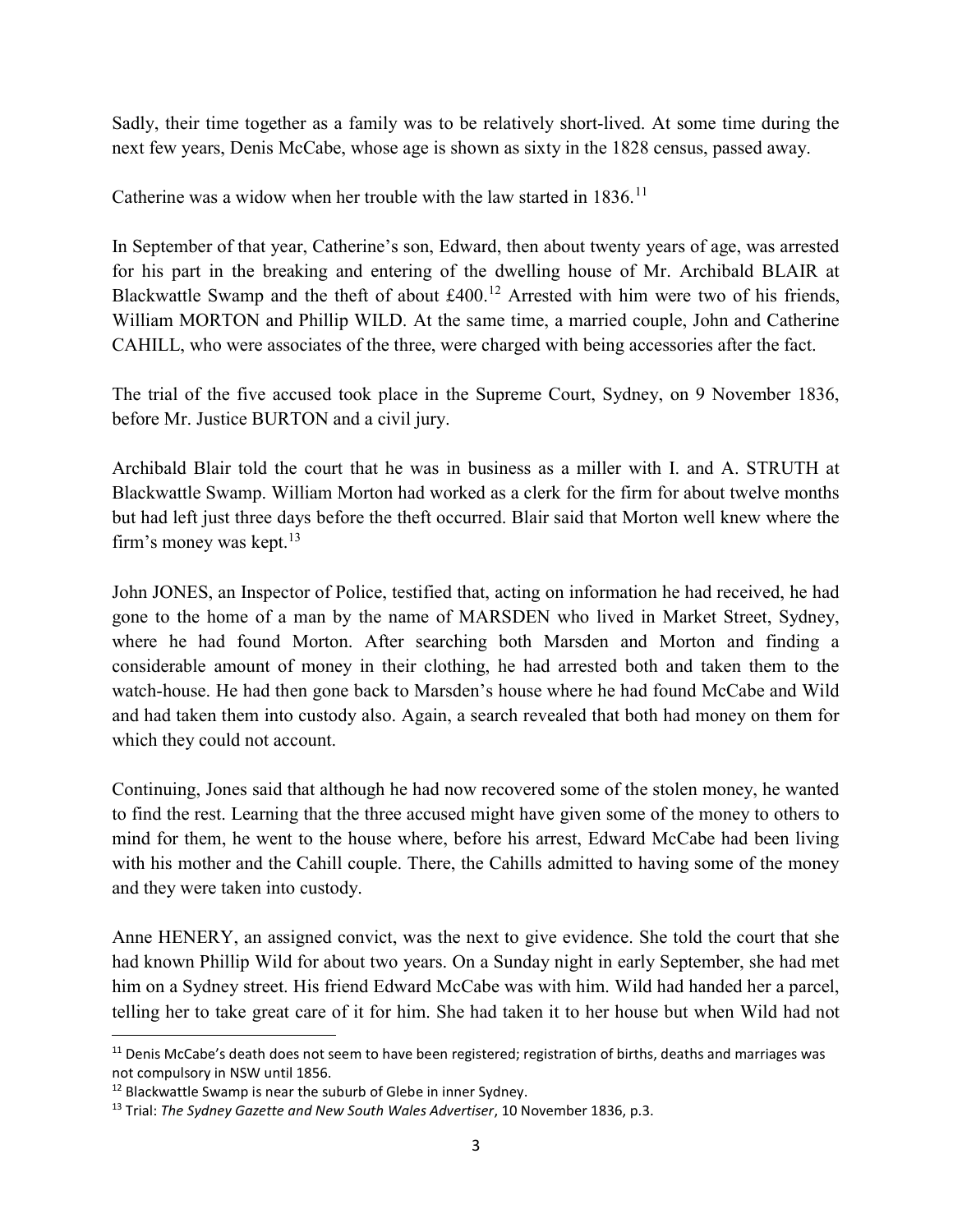come for it by the following Wednesday – obviously because he was in custody - she had opened it. It had contained money but she was unable to say how much. Later, the police had come to her house and taken it from her.

Marsden, the man in whose house Morton, Wild and Edward McCabe had been arrested in September, was the next to testify. He stated that Morton had admitted to him that he, Wild and McCabe had done the robbery. They had entered Blair's house through an unlocked window, taken the box which contained the money and left as they had entered. When they thought they had gone a safe distance from the house, they had broken open the box, taken the money and headed off towards Sydney.

In their defence, the accused called character witnesses but, according to the newspaper report of the trial, their evidence was unconvincing – it being 'chiefly of that nature usually brought forward under such circumstances'.

The jury retired for a mere half hour before returning a verdict of 'Guilty' for Morton, Wild and McCabe and a 'Not Guilty' verdict for John and Catherine Cahill. Morton, Wild and McCabe were all sentenced to transportation for seven years.

What happened to Catherine McCabe immediately after the Cahills had been arrested is unclear but it seems that Police Inspector Jones had thought that Catherine was as guilty as they were. She was arrested soon afterwards and was tried on the same day as the others – but in a separate hearing.

On 12 November 1836, this notice appeared in The Sydney Gazette and New South Wales Advertiser:

Catherine McCabe stood indicted for receiving certain monies, the property of Messrs Blair and Struth, she well knowing the same to have been stolen. Prisoner is the mother of McCabe who was convicted on Wednesday along with two others (Morton and Wild) for the robbery at Blackwattle Swamp. The evidence in this case was the same as that given by Inspector Jones on the previous trial and reported in our last number. Guilty. Seven years transportation.<sup>14</sup>

Shortly afterwards, Catherine, her son Edward and William Morton were embarked on Siren.<sup>15</sup> On 27 December 1836, they reached Hobart Town and began to serve their sentences.

 $\overline{a}$ 

<sup>&</sup>lt;sup>14</sup> Sydney Gazette and New South Wales Advertiser: 12 November 1836, p.3.

<sup>&</sup>lt;sup>15</sup> Catherine: CON40-1-2, Image 163; for some reason not yet understood, Phillip Wild was sent to Norfolk Island.